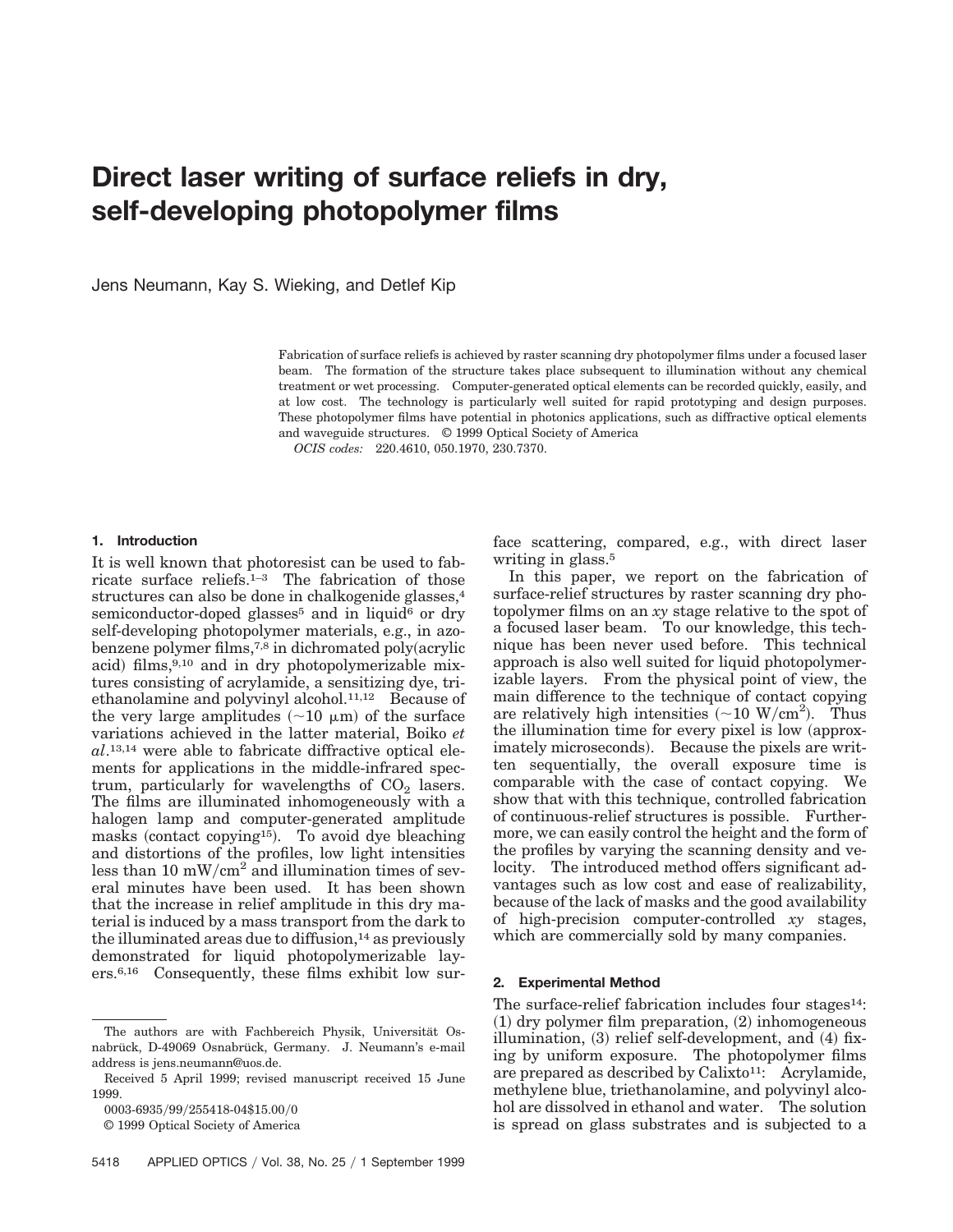

Fig. 1. Schematic of the experimental setup: The beam of a He–Ne laser is focused onto a polymer film, which is mounted on a computer-controlled *xy* stage.

drying period for 24 h in the dark and under normal room conditions.

We illuminate the light-sensitive, dry polymer films inhomogeneously with the laser writing system shown in Fig. 1. We recorded the surface reliefs by raster scanning the film under a focused laser beam. Because we choose methylene blue as the sensitizing dye, inexpensive laser diodes and He–Ne lasers can be used. In our setup, we employ a He–Ne laser with stable output power during usual illumination times of several minutes. The lens has a focal length of  $f = 10$  cm and a numerical aperture of 0.1. The movement is done by an *xy* stage (resolution:  $1 \mu m$ ; accuracy:  $5 \mu m$ ; flatness:  $\langle 0.8 \mu m$ ; straightness:  $< 0.3 \mu$ m) that has built-in encoders for position control. Since the stage works with a position and velocity control circuit, errors are minimized and are not accumulated over long distances. The stage does not allow movements in *z* direction. Although the films are not perfectly flat, the usage of an autofocus system is unnecessary because the focus depth is nearly the thickness of the film  $d \sim 50 \mu$ m, which is much larger than the overall variation of the film thickness and the flatness of the stage.

Subsequent to the exposure the surface relief was permitted to develop in the dark without any chemical or thermal treatment or wet processing. After approximately 5 h we fixed the relief by uniform illumination for 1 h with the white light of a halogen lamp. The resulting surface profiles are analyzed with a confocal microscope.

#### **3. Experimental Results**

Figure 2 shows typical surface deformations on a photopolymer film induced by Gaussian-shape laser beams for different velocities *v* of the *xy* stage. The undulating trace is an artifact caused by the confocal microscope. The heights of these straight lines depend on the laser beam power  $P$  (Fig. 3). The maxima of relief structures are formed in the lit areas, but maximum surface profiles do not develop for highest laser beam powers because of dye bleaching (see, e.g., 14 and references therein). Since dye bleaching increases with increasing light intensity, the relief height decreases for  $P > 5 \mu W$ . This nonlinearity in



Fig. 2. Surface deformations induced on a photopolymer film by scanning it with different velocities  $v$  ranging from  $0.2$  to  $20 \text{ mm/s}$ relative to the spot of a focused laser beam  $(P = 2 \mu W)$ .

Fig. 3 can be counteracted by a variation of the scanning velocity.

It should be mentioned that the heights and the widths of the reliefs also depend on the composition of the polymer mixture and the remaining water content of the films after drying, which may be controlled by weighting. Once a combination of these parameters is optimized, one can effectively and easily control the size of the relief features by varying the velocity *v*.

The resolution is limited by the necessary focal depth  $DOF = 8\lambda f^2/\pi D^2$ , which should be at least the film thickness *d*. Here *f* is the focal length of the lens;  $\lambda$  of 632.8 nm and *D* are the wavelength and the diameter of the recording laser beam, respectively. The limit of grating spacing possible with this process is the beam-waist diameter  $W = (2\lambda DOF/\pi)^{1/2}$ . The attainable relief height increases monotonically with the film thickness *d* in agreement with the masstransport model of relief formation,6,16 since the thickness linearly increases the mass of monomers to be transported. The lowest value suitable for the fabrication of  $CO<sub>2</sub>$ -laser diffractive optical elements is  $d \approx 60 \text{ }\mu\text{m}.^{14}$  Thus the limiting spot size  $W_{\text{min}} \approx 5$  $\mu$ m is 1 order of magnitude smaller than the resolution limit (15 lines/mm) of 60- $\mu$ m-thick films.<sup>14</sup>

The parameter *W* depends on the desired application. It may be smaller in thinner films, e.g., for the



Fig. 3. Height of surface reliefs induced on photopolymer films as a function of the recording laser beam power (scanning velocity  $v =$  $1 \text{ mm/s}$ .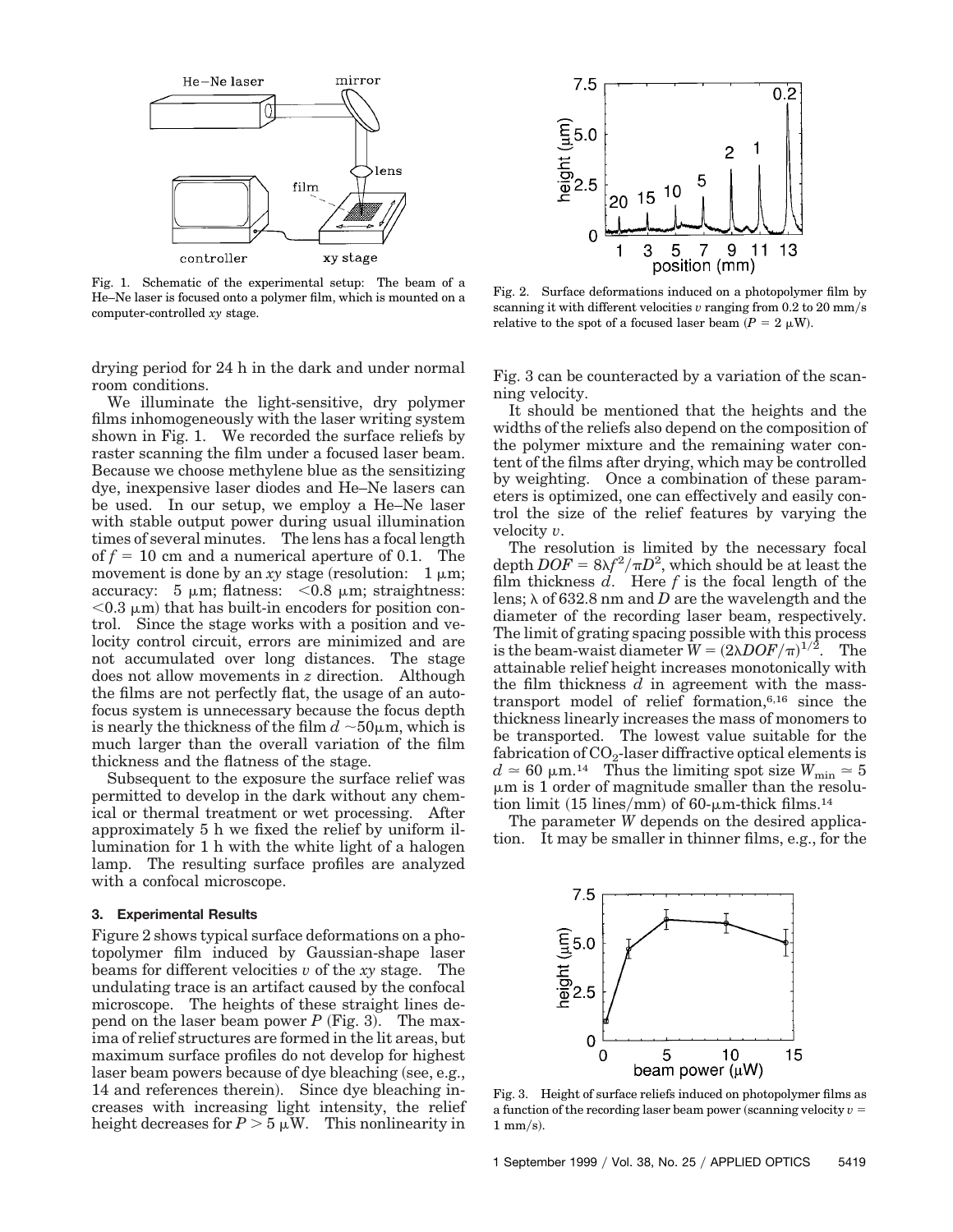

Fig. 4. Surface-relief profiles recorded with different scanning densities ranging from 4 to 20 lines/mm  $(v = 20 \text{ mm/s}$  and  $P = 20$  $\mu$ W).

fabrication of diffractive optical elements for shorter wavelength or for waveguiding structures. Additionally, it can be further improved by use of shorter wavelengths of the recording laser beam, e.g., the UV, blue, or green lines of an  $Ar^+$  laser and an appropriate sensitizing dye, e.g., eosin Y.12 In our experiment the beam-waist diameter is  $W \approx 40 \mu m$ because of the focal length  $f = 100$  mm and the diameter  $D = 2$  mm of the recording beam.

Overlapping of individual lines permits profiles of complex structures. Figure 4 shows surface deformations induced by our raster scanning 2-mm-wide areas with constant scanning densities  $\rho$  ranging from 4 to 20 lines/mm. With smaller line spacing the single profiles merge into rectangular structures with nearly flat tops. The overlaid diffusionlike profile may be compensated by appropriate corrections in the velocity of the stage. The height of these plateau structures increases with the scanning density  $\rho$ , whereas the height of each single line decreases. Figures 2 and 3 demonstrate that the height of structures can be controlled additionally by the velocity of the *xy* stage and the power of the laser beam. Thus a desired relief depth, with or without the fine structures induced by single laser beam traces, can be obtained by variation of the above parameters as shown in Fig. 4 for  $\rho \leq 6.5$  lines/mm and  $\rho \geq 10$ lines/mm, respectively.

The ease and flexibility of controlling structure heights permit the fabrication of continuous-relief structures, e.g., blazed gratings  $(Fig. 5)$ . The key factor here is the density of the merged lines. For the profile shown in Fig. 5 the scanning density in each period is continuously raised from 10 to 40 lines/mm. The velocity of the *xy* stage and the power of the laser beam are constant and chosen in a way that the desired profile height develops and the fine structure as well as an overlaid diffusion profile is suppressed.

### **4. Conclusions**

We have described a new and simple technique that is suitable for the direct laser writing of surface reliefs in dry photopolymerizable films, e.g., diffractive optics for infrared wavelengths. It also can be ap-



Fig. 5. Surface profile of a blazed grating.

plied to other materials, e.g., dry photocrosslinkable films<sup>9,10</sup> and liquid photopolymer layers.<sup>6</sup> The outstanding advantage is the absence of any chemical posttreatment and mask technology. The flexibility of controlling relief features by water content; mixture and thickness of the polymer films; scanning velocity and density of merged lines; as well as by the laser beam power, wavelength, and focal spot size permits the specific fabrication of complex surface structures.

Investigations of obtainable structure heights and resolution limits in films of different mixtures as well as the fabrication of prototype diffractive optical elements are in progress and will be the subject of a forthcoming paper. Furthermore, because of the low scattering surfaces we will focus our research on the application of the technique of laser beam writing to waveguiding structures, too.

This research was supported by the Bundesministerium für Bildung, Wissenschaft, Forschung und Technologie (project 13N6926).

#### **References**

- 1. C. A. Mack, "Development of positive photoresists," J. Elec. Soc. 143, 148-152 (1987).
- 2. S. H. Zaidi and S. R. J. Brueck, "High aspect–ratio holographic photoresist gratings," Appl. Opt. 27, 2999-3002 (1988).
- 3. L. Mashev and S. Tonchev, "Formation of holographic diffraction gratings in photoresist," Appl. Phys. A **26,** 143-149 (1981).
- 4. V. G. Tgran, J.-F. Viens, A. Villeneuve, K. Richardson, and M. A. Duguay, "Photoinduced self-developing relief gratings in thin film chalcogenide  $\text{As}_2\text{S}_3$  glasses," J. Lightwave Technol. 15, 1343-1347 (1997).
- 5. A. Y. Amuk and N. M. Lawandy, "Direct laser writing of diffractive optics in glass," Opt. Lett. **22,** 1030–1032 (1997).
- 6. Y. B. Boiko, V. M. Granchak, I. I. Dilung, V. S. Solovjev, I. N. Sisakian, and V. A. Sojfer, "Relief holograms recording on liquid photopolymerizable layers," in *Three-Dimensional Holography: Science, Culture, Education*, T. H. Jeong and V. B. Markov, eds., Proc. SPIE 1238, 253-257 (1991).
- 7. D. Y. Kim, L. Li, J. Kumar, and S. K. Tripathy, "Laser-induced holographic surface relief gratings on nonlinear optical polymer films," Appl. Phys. Lett. **66,** 1166–1168 (1995).
- 8. P. Rochon, E. Batalla, and A. Natansohn, "Optically induced surface gratings on azoaromatic polymer films," Appl. Phys. Lett. 66, 136-138 (1995).
- 9. D. Kip, L. Glabasnia, R. M. Beaulieu, R. A. Lessard, and M. Bolte, "Self-developing photopolymer system with ultraviolet